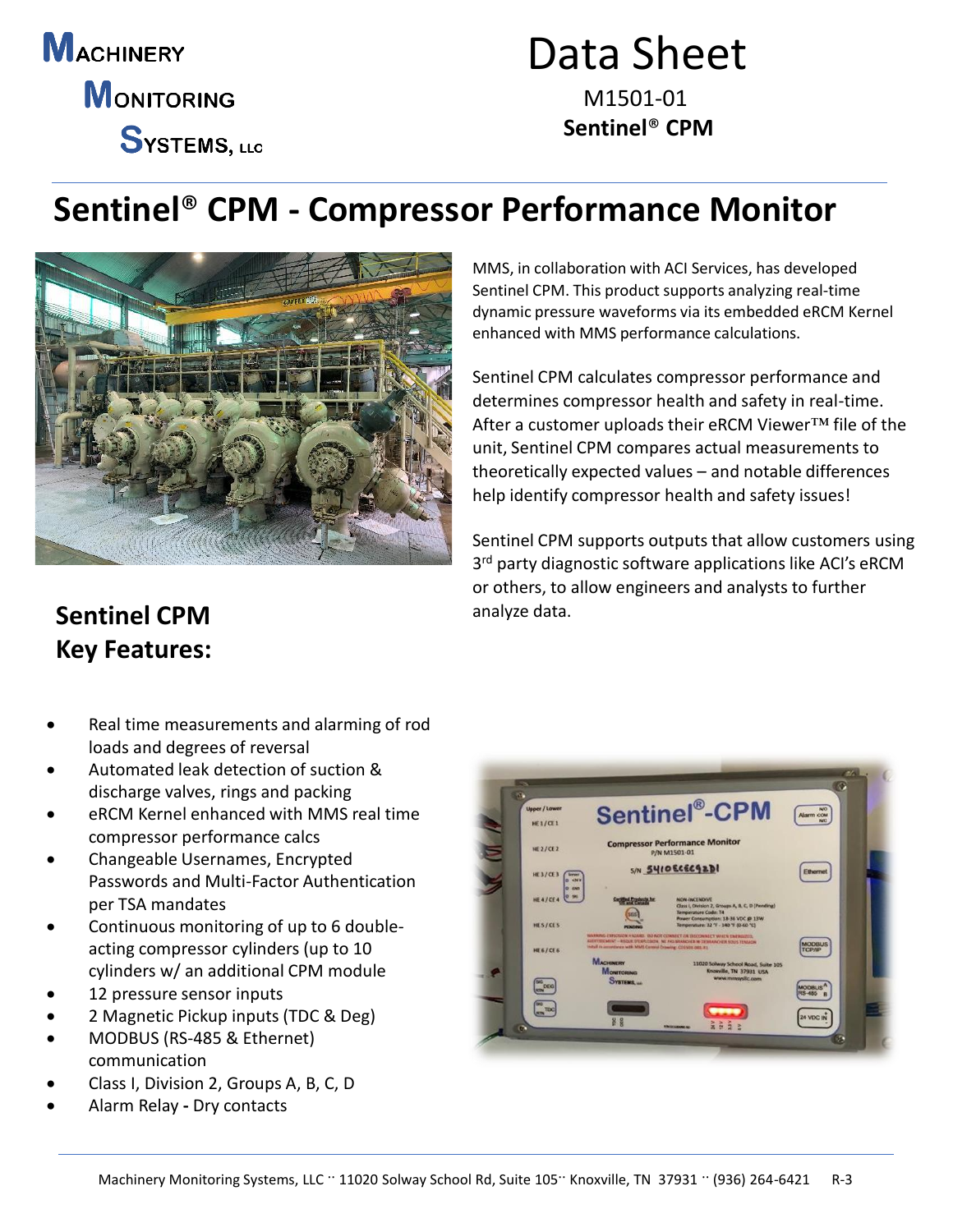## **MACHINERY**

**MONITORING** 

SYSTEMS, LLC

# Data Sheet

M1501-01 **Sentinel**® **CPM**

#### **Sentinel CPM Calculations:**

- Cylinder-End HPs
- Suction/Discharge Pressures
- Suction/Discharge VEs
- Rod Reversals & Rod Loads
- OEM Methods and Limits Used
- Theoretical PV Cards
- Theoretical Discharge Temps.
- Flows & Flow Balances
- Calculated Clearances
- Interstage Pressure Predictions
- Gas Leakage Rates



#### **ACI eRCM Software:**